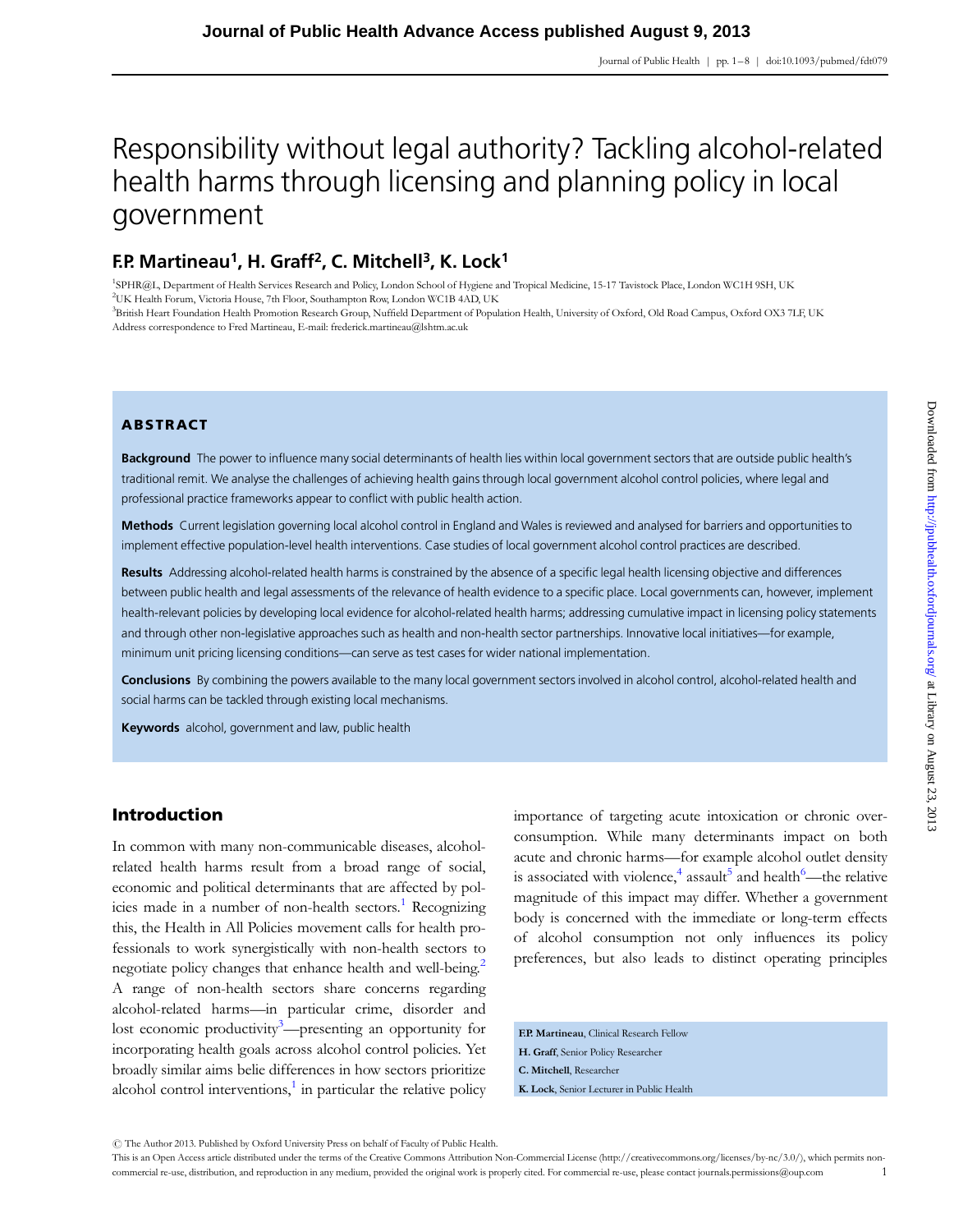and practices that may be at odds with population health considerations.

Alcohol consumption is regulated by a complex mix of government institutions that act within country-specific legal and political contexts[.7](#page-6-0) In England and Wales, local governments are directly responsible for controlling alcohol provision through licensing, planning and trading standards.<sup>8</sup> However, local government powers are limited to activity within a national frame-work of prescribed legal considerations and policy objectives.<sup>[9](#page-6-0)</sup> This legal framework focuses predominantly on balancing individual liberties and economic considerations with immediate societal harms resulting from acute alcohol intoxication.<sup>10</sup>

Systematic reviews,  $6,11,12$  national<sup>[13](#page-6-0)</sup> and international guide-lines<sup>[14](#page-6-0)</sup> consistently emphasize the health importance of reducing the affordability and physical availability of alcohol. The most effective interventions from a health perspective include reducing licensed alcohol outlet density,<sup>6</sup> their opening days and times, $6 \text{ increasing taxation}^{12}$  $6 \text{ increasing taxation}^{12}$  $6 \text{ increasing taxation}^{12}$  and minimum unit pricing.<sup>[15](#page-6-0)</sup> Conversely, standalone server or design interventions for on-premises are less consistently effective<sup>[16](#page-6-0)-[18](#page-6-0)</sup> and less likely to impact on chronic consumption. In keeping with this evidence, the UK Government's 2012 alcohol strategy included pledges to introduce national minimum unit pricing and to consult on proposals to ban off-trade multi-buy promotions and introduce a cumulative impact health licensing objective for local alcohol policy.<sup>[19](#page-6-0)</sup> However, despite positive progress in Scotland, $20$  recent government statements suggest these policies are no closer to becoming a reality in England.<sup>[21](#page-6-0)</sup>

Public health practitioners tackling alcohol-related health harms are therefore faced with a paradox: interventions with the most evidence supporting their effectiveness often appear the least feasible to implement. Individual-level interventions, despite good evidence for the effectiveness of brief interventions in reducing alcohol consumption, $^{22}$  $^{22}$  $^{22}$  are unlikely to be sufficient in isolation to reduce the 31% of women and 44% of men in England who drink more than recommended weekly alcohol limits.<sup>[23](#page-6-0)</sup> Supported by a government focus on the value of 'localism', the best opportunities to intervene on the physical availability and affordability of alcohol currently appear to be at the local government level.

This article analyses the implications for local alcohol control of recent changes in alcohol licensing laws and practice in England and Wales. We present UK case studies to show how alcohol-related health harms can be tackled through licensing, planning and local partnerships. While this legal framework is specific to England and Wales, the challenge of reconciling population health needs with the legal and political principles governing alcohol regulation is internationally relevant.<sup>24</sup>

# Methods

A focused search was conducted in April 2013 to identify laws, legal rulings and government policy documents relevant to current English local government alcohol control policies, processes or practices. Lexis and Westlaw UK database searches identified the legislative framework for local alcohol control in England and Wales, drawing on legal commentary and second-ary sources including Halsbury's Laws of England.<sup>[25](#page-6-0)</sup> Policy articles were identified from Medline, Web of Science and Google Scholar database searches; hand-searching relevant non-governmental and local government websites and contacting key experts from local government and non-governmental organizations.

Documents were reviewed and analysed for their implications for the ability of local government practitioners to enact effective policies to address alcohol-related health harms. Policy implementation processes were analysed by drawing on the authors' prior legal, public health and policy experiences, combined with contacting key informants known to the researchers for non-audio recorded discussions of policy implementation to ensure the accuracy of our process descriptions. Case studies are presented as exemplars to highlight key aspects of current legislation.

# Results

#### Current English National Legislation

Powers to control local alcohol supply and consumption are established by the Licensing Act  $2003$ ,<sup>[26](#page-6-0)</sup> which transferred authority for granting and reviewing licenses from magistrate courts to local authorities. Implemented in 2005, the Act sets out the licensing process (Box 1) and defines the statutory licensing objectives that legally underpin all licensing activities (Box 2). The Police Reform and Social Responsibility Act 2011 granted health leads a statutory role in the licensing process for the first time $^{27}$  $^{27}$  $^{27}$  and gave local authorities additional powers to address the cumulative impact of alcohol sales. $^{28}$ The recent return of public health to local authorities presents additional opportunities for cross-sector collaboration on shared objectives.<sup>[29](#page-6-0)</sup> In contrast with Scotland, potential health opportunities arising from this new legislation in England and Wales must contend with the absence of a statutory health licensing objective.<sup>30</sup>

### Health and alcohol licensing

Local health leads in England and Wales have, as Responsible Authorities, a recognized role in commenting on all licensing applications, yet evidence they present must legally be framed in terms of non-health objectives. The licensing process (Box 1) is primarily a method for controlling immediate harms associated with alcohol sales at a particular premises.<sup>[31](#page-6-0)</sup> All license decisions must relate specifically to the premises in question and the promotion of the four statutory licensing objectives (Box 2). Government guidance explicitly states that public health should not be the primary consideration for a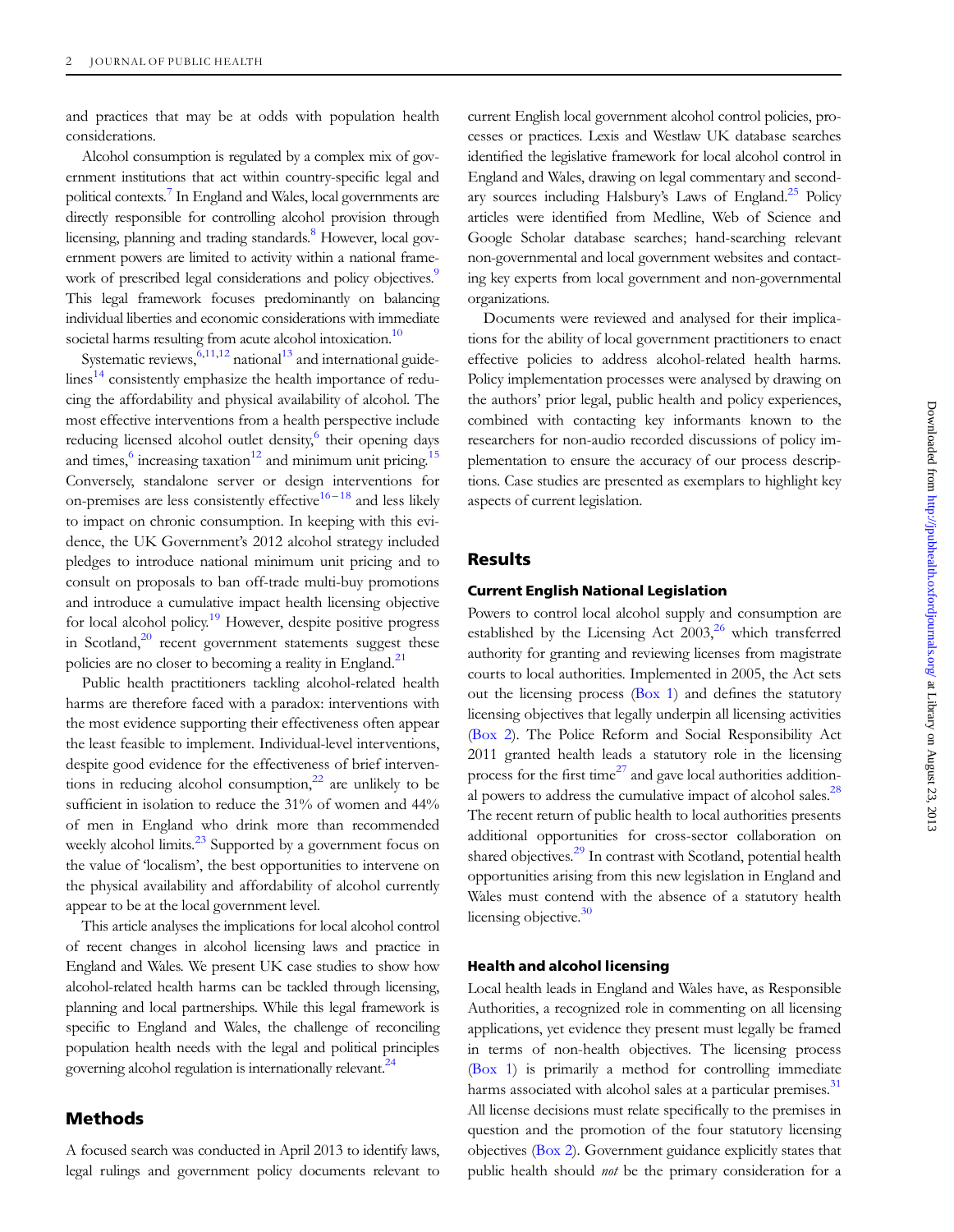

licensing decision, although health considerations can support concerns regarding a statutory licensing objective.<sup>[28](#page-6-0)</sup> Alcoholrelated injury rates, for example, are considered relevant to public safety. Rates of chronic conditions, on the other hand, are harder to link directly with any of the four licensing objectives, despite accounting for 75% of alcohol-related hospital admissions in England. $32$ 

Licensing authorities can only consider health-related evidence that directly links the premises in question to a threat to one of the named licensing objectives  $(Box 2)^{28}$  The more specifically evidence relates to the premises or location of concern, the greater its legal weight and the less vulnerable it

is to appeal. Routine health data, rarely collected in a way that can be linked to individual premises, are unlikely to be consid-ered relevant.<sup>[8](#page-6-0)</sup> Representations are weighed against supporting 'evidence' produced by applicants—an area where pub or supermarket chains hold an advantage, since evidence of good operating practice by their company elsewhere is considered relevant to new applications.

The practical challenges of acquiring sufficiently detailed health data to support licensing decisions must be weighed against the potential consequences of submitting weakly justified health representations. Repeated submissions based on health evidence that is unrelated to the licensing objectives,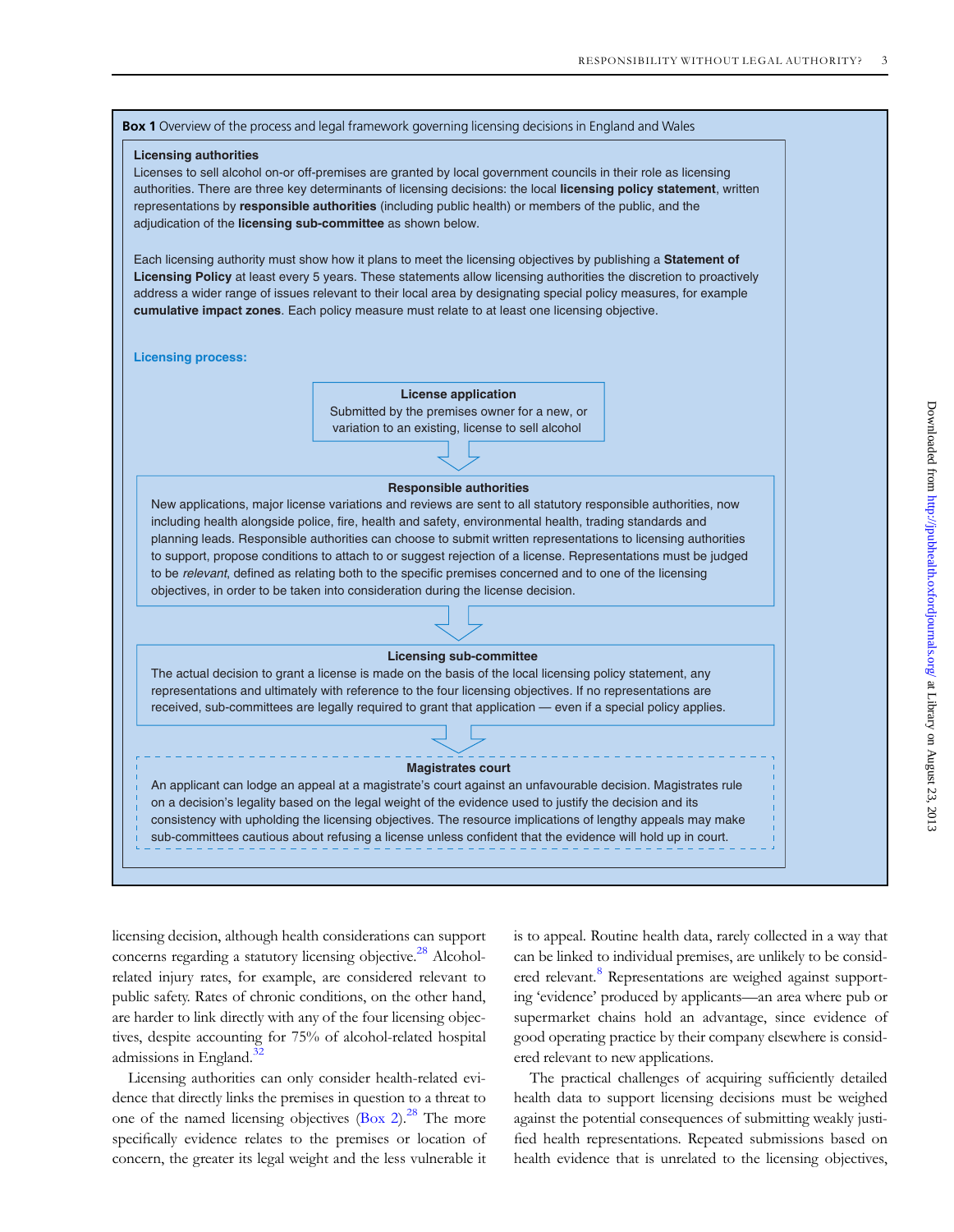Box 2 Licensing objectives in England and Wales as defined by the Licensing Act (2003)

- Prevention of crime and disorder: based on police advice concerning, preventing crime and maintaining order.
- Public safety: physical safety of people using a premises, immediate harms, e.g. accidents, injuries, unconsciousness.
- † Prevention of public nuisance: noise nuisance, light pollution, noxious smells, litter and where an 'effect is prejudicial to health'.
- † Protection of children from harm: moral, psychological and physical harm, including underage sale of alcohol.

or not deemed 'relevant' to the applicant, may weaken the credibility of future representations to the licensing sub-committee. Conversely, and somewhat paradoxically, not submitting a health representation for an application may be interpreted as evidence that the application holds no health threat. A 2008 high court decision suggests that the absence of expert representation—in this case by the police—signified that there were no serious concerns about the impact on licensing objectives within that responsible authority's domain of expertise.<sup>[33](#page-6-0)</sup>

Despite these limitations, there remain a number of opportunities for addressing population health through licensing.

#### Statements of licensing policy

Licensing policy statements can be powerful tools to support and coordinate local government actions against alcohol-related harms. Licensing statements, open to challenge on appeal or by way of judicial review, must still be consistent with promoting the four licensing objectives. $28$  They do, however, allow for broader responses to alcohol consumption above the individual premises level<sup>34</sup> by designating special policies or establishing the local relevance of particular licensing approaches.

Special policies can be implemented to address area-wide impacts of alcohol consumption, namely: cumulative impact zones (CIZs), early morning restriction orders and late night levies. Policy statements can also document population-level data, including health impacts, at a higher spatial scale than individual license decisions allow. Using policy statements to clearly set out a licensing authority's reasoning and justification for a licensing approach, backed up by appropriate local evidence, can make individual representations more legally robust while reducing the time needed to write them. $34$  This could include, for example, establishing a health rationale for limiting the density of alcohol premises using rates of local alcohol-related hospital admissions.

#### Addressing cumulative impact

Local authorities can designate CIZs to control new on- or off-premises alcohol outlets in areas where the cumulative stress caused by existing overprovision of alcohol outlets demonstrably threatens the licensing objectives.<sup>28[,35](#page-7-0)</sup> Licensing decisions are normally made with a presumption in favour of the applicant. Under a CIZ, the burden of proof is reversed and it is the applicant who must demonstrate how they will avoid threatening the licensing objectives. CIZs do not, however, affect existing license holders and decisions are still made on a case-by-case basis. For example, an initial refusal to grant a license within a CIZ in Leeds was overturned on appeal due to the applicant's short opening hours, clientele and history of running trouble-free premises.<sup>36</sup>

Although yet to be implemented by any local authority, early morning restriction orders (EMRO) and late night levies (LNL) offer additional mechanisms for controlling alcohol sales from both on- and off-premises between 12 and 6 a.m. EMROs are designed to address recurrent licensing objective infringements that are not attributable to a single premises, such as night time anti-social behaviour.<sup>[28](#page-6-0)</sup> They impose a blanket closing time by prohibiting alcohol provision at specified hours. LNLs recoup financial costs associated with late night alcohol provision by levying a charge on any premises licensed to sell alcohol between specified night hours.<sup>[37](#page-7-0)</sup> Acting outside of the licensing process, EMROs and LNLs are decided on an area rather than individual-premises basis. LNLs must apply to the whole of a licensing authority's area, while EMROs can apply to selected parts of this area.

#### Developing relevant local health evidence

The absence of a health licensing objective does not preclude addressing health needs where they concern other licensing objectives. Producing specific evidence linking local alcohol consumption practices with licensing objectives does, however, require a change of approach from traditional local health data analysis, demonstrated by the ongoing difficulties Scottish licensing boards face in reflecting health evidence in licensing decisions (Box 3) even since the introduction of an explicit public health licensing objective. $38$  More successfully, the Cardiff Model<sup>[39](#page-7-0)</sup> has pioneered the production of detailed local health data for use by non-health sectors. Linking anonymized data on alcohol-related injuries with the precise location of where the injury occurred provides evidence that is highly relevant to the public safety objective.<sup>40</sup>

Innovations by a number of local authorities demonstrate that the existing licensing objectives in England and Wales can promote health needs even in the absence of a legal public health objective. While isolated licensing rulings on individual premises are unlikely to impact considerably on health, case studies give an indication of what the licensing process allows and examples of how local authorities can implement innovative policy ahead of national regulation.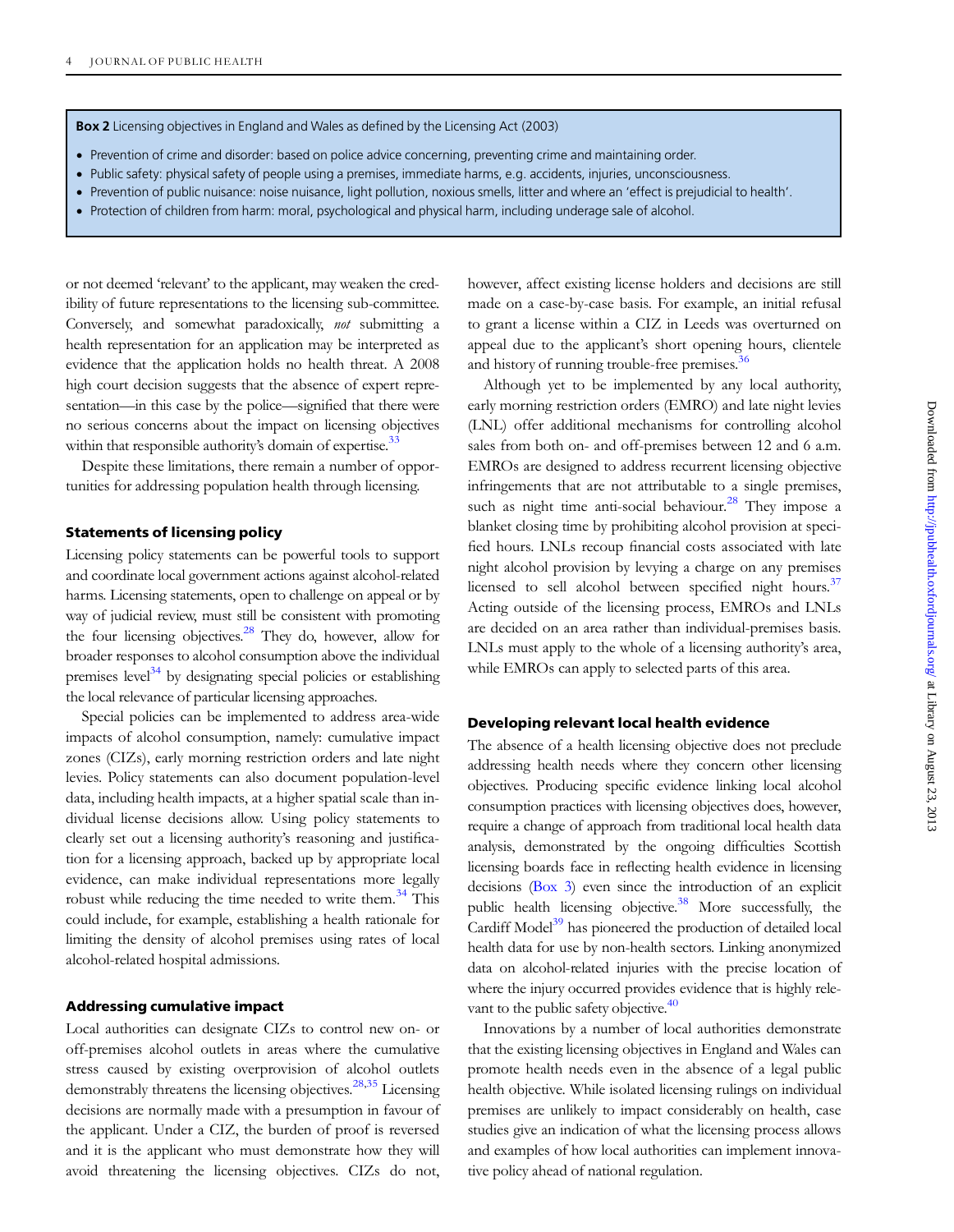Box 3 Case study: Scotland's experience of a public health licensing objective

#### Licensing policy in Scotland

In contrast to England and Wales, Scottish licensing decisions have been required to promote a fifth licensing objective—'protecting and improving public health'—as set out in the Licensing (Scotland) Act 2005,<sup>[38](#page-7-0)</sup> implemented in 2009. Two years after implementation, a report by Alcohol Focus Scotland concluded that the potential to tackle alcohol-related health harms through this objective had not been met.<sup>[34](#page-7-0)</sup>

A major barrier identified was the discrepancy between the population perspective of public health considerations and the case-by-case perspective of licensing decisions. In practice, the public health objective in most Scottish licensing statements has most commonly equated to the provision of health information in licensed premises. The few licensing boards who did recognize population-level health determinants, including the overprovision of alcohol, justified their policy positions using systematically gathered and analysed evidence that they documented in policy statements.

What international lessons can be learnt from Scotland's experience of a health licensing objective? First, broadening the scope of alcohol control frameworks to explicitly address health concerns does not change the underlying legal principles governing individual licensing decisions. Health evidence needs to be legally relevant as well as scientifically valid. Secondly, population-level evidence can nevertheless be used to justify local policy positions and, to a degree, mitigate legal uncertainty regarding individual licensing decisions. Even without a health licensing objective, there are examples of licensing authorities in England and Wales establishing the relevance of certain health indicators to current licensing objectives within their policy statements, including child protection cases, domestic violence, alcohol-related injuries and under-18 health attendances associated with alcohol.<sup>[50](#page-7-0)</sup> While not fully reflecting the health harms caused by alcohol consumption, such indicators—if linked specifically enough with a particular area or premises—can be used to justify licensing decisions even without further national legislative changes.

Box 4 Case studies: local authority interventions addressing alcohol affordability in Newcastle and Westminster

As part of a pro-active council-wide approach to tackling alcohol harms, Newcastle City Council have recently granted new licenses for a small number of premises on the condition that they agree to a minimum unit pricing policy.<sup>49</sup> The MUP condition is one of a number of cross-sectoral initiatives addressing alcohol overprovision and overconsumption. Set at £1.25/unit, significantly higher than the MUP level proposed nationally, this condition has been introduced for bars applying for licenses in one street covered by one of a number of cumulative impact policies.<sup>[51](#page-7-0)</sup>

So far, this condition has only been applied to high-end on-premises licensees who would probably have priced their drinks above the minimum level even without the condition—the impetus behind these conditions was precautionary to protect against the future transfer of the license to owners with business models based around large volume sales of heavily price-promoted drinks. Nevertheless, this example joins cases elsewhere of licensing authorities implementing health-relevant policies despite the absence of a

health objective. For example, Westminster Council have granted a supermarket license with a condition banning drinks promotions.<sup>[52](#page-7-0)</sup> These demonstrate the potential for health leads to use existing statutory powers available to local governments to address population-level determinants of alcohol-related health harms.

#### Local government collaboration

Arguably the greatest strengths of recent legislative and organizational changes are the new opportunities for collaboration within local government to address a broad range of alcoholrelated harms. Box 4 gives an example of where a commitment across Newcastle City Council to tackle alcohol-related harms has led, among other initiatives, to the introduction of minimum unit pricing license conditions for certain premises. Planning processes and strategic partnerships are two opportunities to align strategic alcohol goals across sectors including planning, trading standards, police and community safety as well as public health.

New alcohol outlets must hold planning permission in addition to an alcohol license. In contrast to licensing, the legal framework governing planning is broad enough to include the goal of health promotion. Furthermore, there is precedence for using spatial planning to improve health through regulating the concentration and proximity of takeaway food outlets.<sup>[41](#page-7-0)</sup> Where licensing and planning conditions differ, a premises must comply with both, for example by observing whichever specified closing time is earliest. There is therefore scope for addressing long-term population health impacts by controlling local alcohol availability through local development frameworks and development plans.

Partnership working has formed an important part of local alcohol control policy for many years<sup>42</sup> and is encouraged in the government's alcohol strategy.<sup>[19](#page-6-0)</sup> Where individual partners' interests conflict with the partnership's overall aims, however, such collaborations may not be effective.<sup>42</sup> Alcohol industry partnerships, including Community Alcohol Partnerships,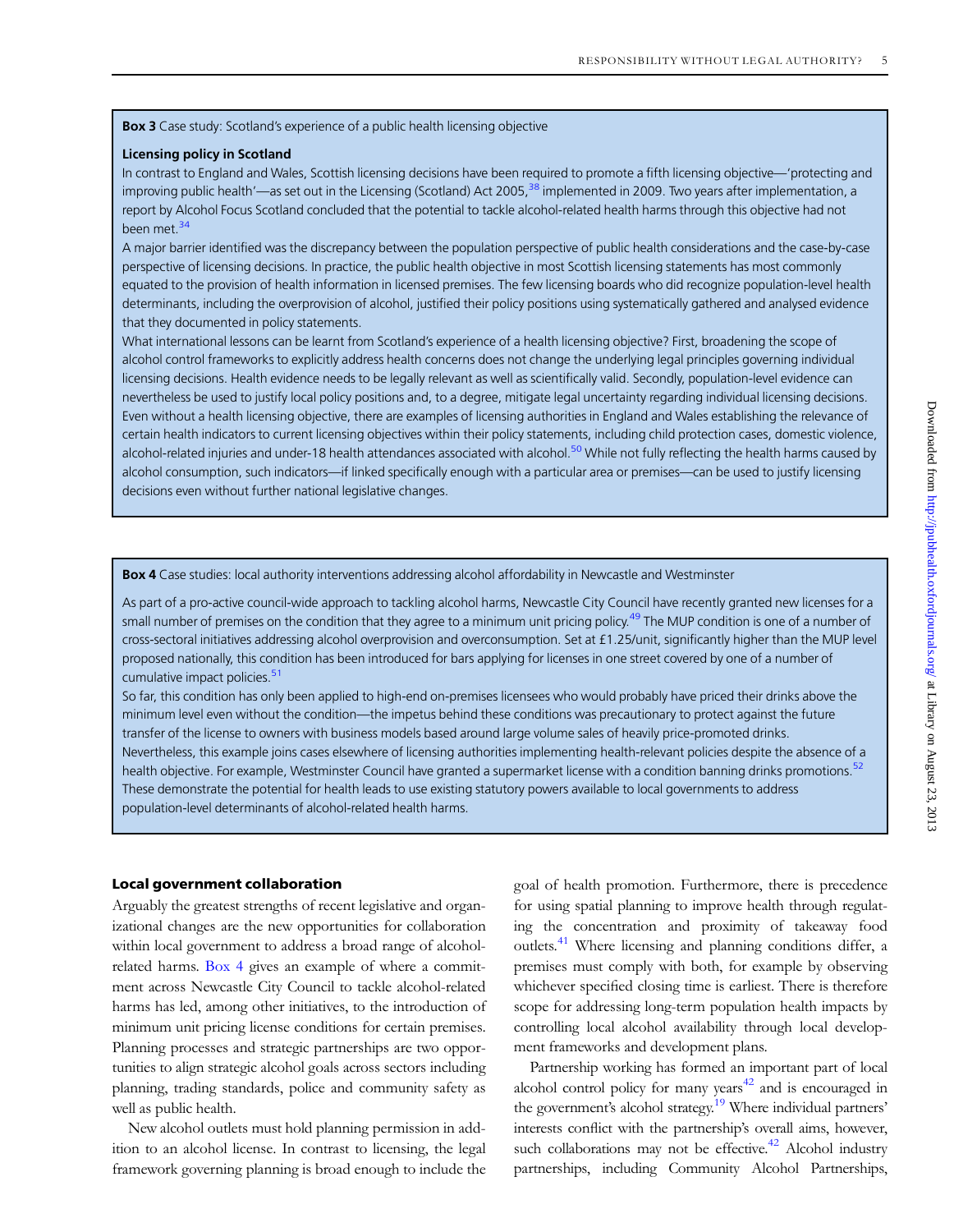may prioritize individual-focused interventions such as health information campaigns over more effective population-level regulation.<sup>[43](#page-7-0)</sup> Joint Strategic Needs Assessments or strategic partnerships led by local government, for example the Safer Newham Crime and Disorder Reduction Partnership,<sup>44</sup> may offer more effective ways of simultaneously addressing a broad range of alcohol harms.

# **Discussion**

#### Main findings of this study

This article describes the mechanisms currently available for addressing alcohol-related health harms at a local level in England and Wales. While decisions regarding specific policy interventions depend on the particular needs and context of the target population, our analysis clarifies which interventions local practitioners can feasibly implement. Although the current licensing framework imposes a number of constraints on public health, local government interventions continue to be one of the most important ways of addressing alcoholrelated health harms.

At present, licensing decisions must be framed around nonhealth arguments and processes. Local alcohol policy currently focuses on criminal justice and the immediate management of drunkenness.<sup>[31](#page-6-0)</sup> This holds important implications for addressing alcohol-related diseases caused by chronic overconsumption. In contrast to the routine public health data and evidence reviews that public health practitioners are more commonly familiar with, licensing committees need data and arguments specific to the individual geography of the premises or circumstances of the applicant. Although it is important to recognize and respect individual rights within the licensing legal framework, public health needs to find ways to highlight the considerable burden of alcohol harms in licensing processes.

Local public health efforts can be supported nationally in a number of ways. Developing resources including evidence reviews, evaluation tools and case studies of best practice will strengthen local representations. Providing evidence linking local contexts to alcohol harm will support appropriate licensing policy statements by, for example, justifying how alcohol outlet density influences drinking behaviour. Advocating for the addition of a health licensing objective would allow licensing decisions to reflect the growing evidence for alcohol-related health harms and make health representations less burdensome on already overstretched health leads. Without a public health licensing objective, health leads face the prospect of being responsible for addressing the potential health harms of granting a license without the clear legal authority to do so.

#### What is already known on this topic

Licensing has largely confined its focus to on-premises<sup>[45](#page-7-0)</sup> and immediate harms associated with alcohol consumption.<sup>[31](#page-6-0)</sup> Recent alcohol legislation emphasizes personal freedom over population-level regulation.<sup>[10](#page-6-0)</sup> The UK Government's 2012 alcohol strategy<sup>[19](#page-6-0)</sup> marks a shift towards public health-oriented alcohol policy; $30$  however, the majority of this strategy's content has yet to be enacted. The challenges faced by local governments responsible for local alcohol control without appropriate powers to address important health determinants have been described in New Zealand<sup>[46](#page-7-0)</sup> and Australia.<sup>[47](#page-7-0)</sup>

#### What this study adds

This article adds to the international literature by analysing legal as well as policy frameworks for local alcohol control within England and Wales. Alcohol health concerns can be addressed within the current alcohol control framework by utilizing the potential for cross-sector collaboration within local government. Pre-emptive data collection to support representations and identify priority areas can improve effectiveness while reducing costs. Such data can justify cumulative impact policies and support license policy statements. Aligning local planning policy with licensing can improve the long-term control of alcohol availability. Finally, local partnerships can harness mechanisms from across local government to address shared concerns related to alcohol consumption. Joint Strategic Needs Assessments and Joint Health and Well-being Strategies are two mechanisms for public health to collaborate with non-health sectors, but it is important to work with other powerful allies including the police and community safety.

#### Limitations

Our legal analysis is specific to England and Wales; details of our findings cannot be assumed to apply directly to other legal contexts. However, the challenges of overcoming the tensions between tackling acute and chronic, social and health harms caused by alcohol consumption while respecting individual freedoms are likely to apply to alcohol policy-making in all contexts. Our findings should be interpreted alongside other country-specific policy analyses<sup>[46](#page-7-0)</sup> and international alcohol policy comparisons.<sup>7[,48](#page-7-0)</sup>

# Conclusion

Despite health not being a legally recognized licensing objective, our analysis demonstrates how public health practitioners can address local health consequences of alcohol consumption in England through non-health sector policies. Important barriers to working collaboratively across sectors include differences in prioritizing interventions and the types of evidence that can be used to justify policy decisions. Collaborations with non-health sectors are more likely to succeed if these differences are understood and addressed.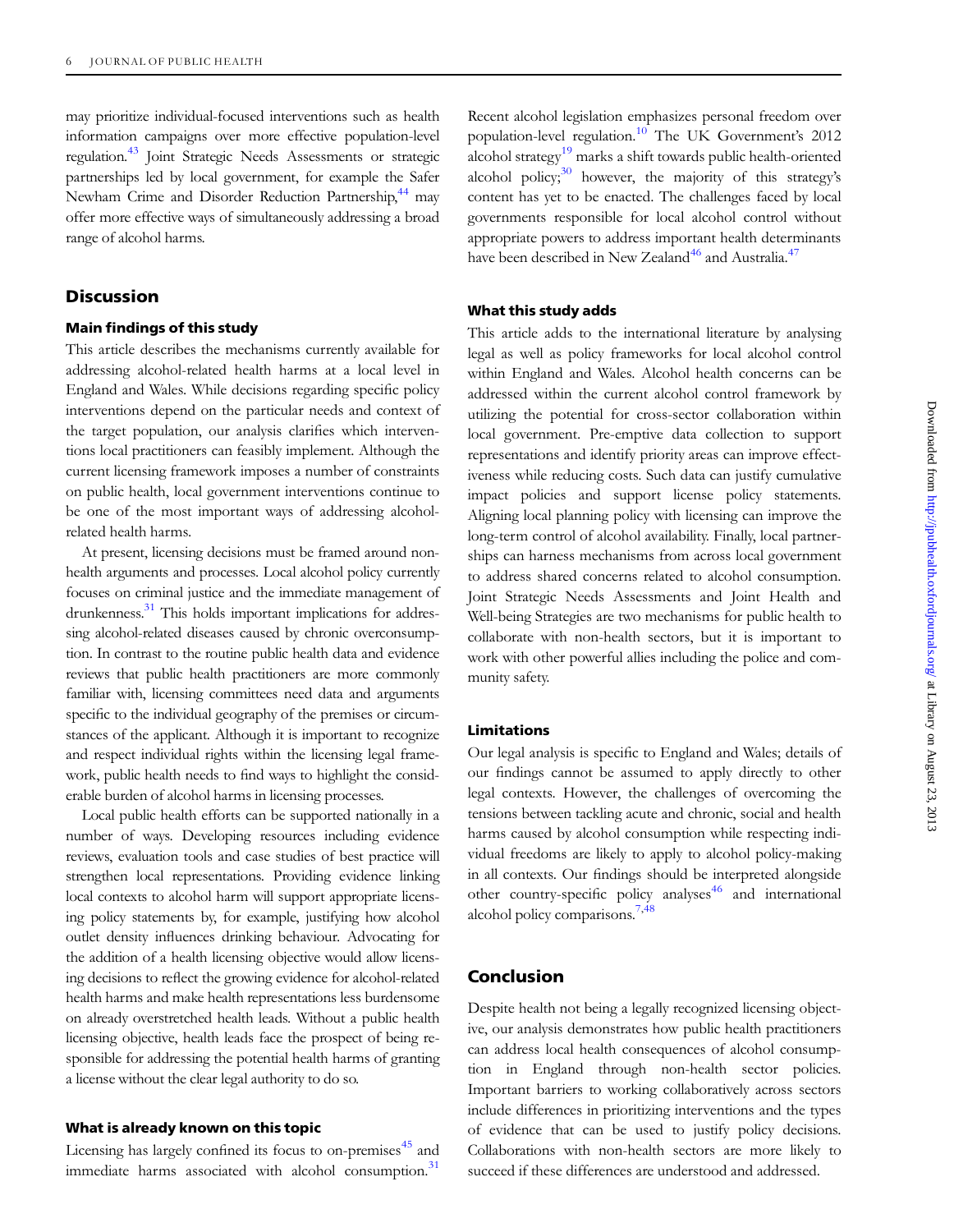<span id="page-6-0"></span>There is, however, a limit to what can be achieved at a local level. An effective alcohol policy requires action at the individual, local and national levels. This includes using the greater fiscal control available to the national government to upholding pledges to reduce alcohol affordability, for example by introducing minimum unit pricing and multi-buy promotion bans[.45](#page-7-0) Successful local implementation of minimum unit pricing as a licensing condition<sup>[49](#page-7-0)</sup> or across a province<sup>15</sup> could act as test cases for the introduction of similar national policies, thus embedding health objectives more robustly in alcohol policies.

# Funding

This work was supported by the National Institute for Health Research (NIHR)'s School for Public Health Research (SPHR). The views expressed are those of the author(s) and not necessarily those of the NHS, the NIHR or the Department of Health. Funding to pay for the open access charges was provided by the NIHR School for Public Health Research.

# References

- 1 Anderson P, Casswell S, Parry C et al. Chapter 11: Alcohol. In: Leppo K, Ollila E, Peña S et al. (eds). Health in All Policies Seizing Opportunities, Implementing Policies. Finland: Ministry of Social Affairs and Health, 2013.
- 2 Sihto M, Ollila E, Koivusalo M. Principles and challenges of health in all policies. In: Ståhl T, Wismar M, Ollila E et al. (eds). Health in All Policies Prospects and Potentials. Finland: Ministry of Social Affairs and Health, 2006.
- 3 Rehm J, Mathers C, Popova S et al. Global burden of disease and injury and economic cost attributable to alcohol use and alcohol-use disorders. Lancet 2009;373:2223 –33.
- 4 Zhu L, Gorman DM, Horel S. Alcohol outlet density and violence: a geospatial analysis. Alcohol Alcohol 2004;39:369-75.
- 5 Livingston M. Alcohol outlet density and assault: a spatial analysis. Addiction 2008;103:619-28.
- 6 Popova S, Giesbrecht N, Bekmuradov D et al. Hours and days of sale and density of alcohol outlets: impacts on alcohol consumption and damage: a systematic review. Alcohol Alcohol 2009;44:500-16.
- 7 Brand DA, Saisana M, Rynn LA et al. Comparative analysis of alcohol control policies in 30 countries. PLoS Med 2007;4:e151.
- 8 Local Government Association. Public health and alcohol licensing in England. LGA and Alcohol Research UK briefing. London: Local Government Association, 2013.
- 9 Wilson D, Game C. Local Government in the United Kingdom, 4th edn. Basingstoke, UK: Palgrave Macmillan, 2006.
- 10 Nicholls J. Time for reform: alcohol policy and cultural change in England since 2000. Br Polit 2012;7:250 –71.
- 11 Martineau F, Tyner E, Lorenc T et al. Population-level interventions to reduce alcohol-related harm: an overview of systematic reviews. Prev Med 2013. http://dx.doi.org/10.1016/j.ypmed.2013.06.019 (27 June 2013, date last accessed).
- 12 Wagenaar AC, Tobler AL, Komro KA. Effects of alcohol tax and price policies on morbidity and mortality: a systematic review. Am J  $Public Health 2010:100:2270 - 8.$
- 13 Excellence NIfHaC. NICE public health guidance 24. Alcohol-use disorders: preventing the development of hazardous and harmful drinking. London, UK: National Institute for Health and Clinical Excellence, 2010.
- 14 Babor T, Caetano R, Casswell S et al. Alcohol: No Ordinary Commodity. Research and Public Policy, 2nd edn. Oxford: Oxford University Press, 2010.
- 15 Stockwell T, Zhao J, Giesbrecht N et al. The raising of minimum alcohol prices in Saskatchewan, Canada: impacts on consumption and implications for public health. Am J Public Health 2012;102: e103–10.
- 16 Bolier L, Voorham L, Monshouwer K et al. Alcohol and drug prevention in nightlife settings: a review of experimental studies. Subst Use Misuse 2011;46:1569-91.
- 17 Brennan I, Moore SC, Byrne E et al. Interventions for disorder and severe intoxication in and around licensed premises, 1989 –2009. Addiction 2011;106:706-13.
- 18 Jones L, Hughes K, Atkinson AM et al. Reducing harm in drinking environments: a systematic review of effective approaches. Health Place 2011;17:508-18.
- 19 Home Office. The government's alcohol strategy. London: HM Government, 2012.
- 20 Judiciary of Scotland. Petition for judicial review of the alcohol (minimum pricing) (Scotland) Act 2012 and of related decisions. Scotland: Outer House, Court of Session, 2013.
- 21 Scally G. Crunch time for the government on alcohol pricing in England. BMJ 2013;346:f1784.
- 22 Kaner EF, Beyer F, Dickinson HO et al. Effectiveness of brief alcohol interventions in primary care populations. Cochrane Database Syst Rev 2007;CD004148.
- 23 Boniface S, Shelton N. How is alcohol consumption affected if we account for under-reporting? A hypothetical scenario. Eur J Public Health 2013. doi: 10.1093/eurpub/ckt016.
- 24 Tang Y-L, Xiang X-J, Wang X-Y et al. Alcohol and alcohol-related harm in China: policy changes needed. Bull World Health Organ 2013;91:270–6.
- 25 Halsbury's Laws of England, 5th edn. London: LexisNexis.
- 26 Licensing Act (2003). England and Wales. London: Her Majesty's Stationery Office.
- 27 Police Reform and Social Responsibility Act (2011). United Kingdom. London: Her Majesty's Stationery Office.
- 28 Home Office. Amended guidance issued under Section 182 of the Licensing Act 2003. London: The Stationary Office, 2012.
- 29 Department of Health. Public Health in local government. London: Department of Health, 2011.
- 30 Nicholls J. The government alcohol strategy 2012: alcohol policy at a turning point? Drugs Educ Prev Policy 2012;19:355-9.
- 31 Hadfield P, Mesham F. Lost orders? Law enforcement and alcohol in England and Wales. Final Report. London: The Portman Group, 2011.
- 32 Lifestyle Statistics HaSCIC. Statistics on alcohol: England, 2013. London: Government Statistical Service, 2013.
- 33 R (Daniel Thwaites PLC) v Wirral Borough Magistrates Court. Sect. 55 EWHC 838 (Admin) (2008).